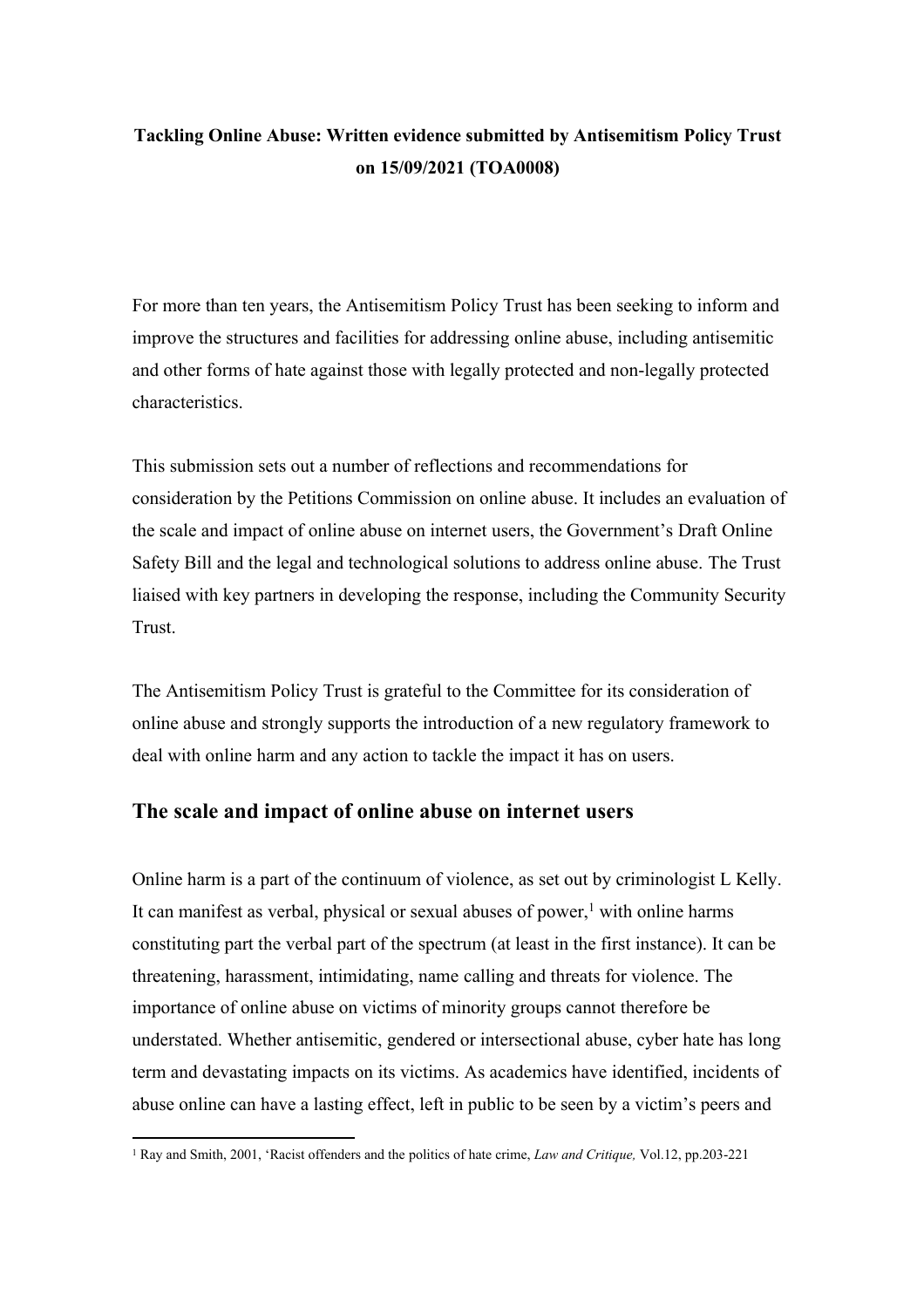others unknown to the victim, often increasing the harm impact.<sup>2</sup> Empirically, Professor Paul Iganski, in analysing victim's experiences of crime, found that 36% of those targeted with a bias motivated crime, such as hate crime, found that overcoming the incident was "very difficult" compared to 13% of those targeted in a non-bias incident.<sup>3</sup>

The number of antisemitic incidents occurring online has grown exponentially. The Community Security Trust (CST) recorded that in 2015 there were 185 such incidents, and 697 cases in 2019,<sup>4</sup> an increase of 277%. Average annual quotas for online antisemitic incidents sit at around 40% of the total number recorded. These incidents have been reported into CST and either victim or perpetrator must be based in the UK to be counted. If CST were to trawl for antisemitism it would have too many reports to count. Antisemitism online ranges from overt antisemitism, to the often legal, but equally harmful, antisemitic tropes. Antisemitism Policy Trust research has revealed that negative stereotypes for Jewish people searched on Google include "why are Jews so greedy" and violent searches, which count for some 10% of the 170,000 antisemitic searches each year, include "Jews must die".<sup>5</sup>

The ongoing Coronavirus pandemic has highlighted the way the internet is used to abuse minority groups online. Antisemitic content manifested online has included conspiracy theories about the origins of the disease, blaming Jews for a fake conspiracy or using the virus for nefarious purposes, to outright calls to infect and kill Jews.<sup>6</sup>

As part of the Antisemitism Policy Trust's efforts to tackle antisemitic abuse online, we have explored its nature and impact. Specifically, our work has highlighted that gendered antisemitism is widespread. The case for exploring intersectional abuse online is evident. Of more than 9,000 threads on the neo-Nazi web forum Stormfront about feminism, 60% mentioned Jews.<sup>7</sup> Similarly, on alternative 'free speech' platform 4Chan, Media Matters for America – an NGO with which we partnered - found a huge increase in overlap between antisemitism and misogynist posts.<sup>8</sup> Karla Mantilla, in her

<sup>2</sup> Danielle Keats Citron, *Hate Crimes in Cyber Space*, 2014

<sup>3</sup> P Iganski, 'Hate Crimes Hurt More', *American Behavioural Scientist,* Vol. 45, No.4, pp. 626-638

<sup>4</sup> [https://cst.org.uk/data/file/9/0/IncidentsReport2019.1580815723.pdf](about:blank)

<sup>5</sup> [https://www.antisemitism.org.uk/wp-content/uploads/2019/02/APT-Google-Report-2019.1547210385.pdf](about:blank)

<sup>6</sup> <https://antisemitism.org.uk/wp-content/uploads/2020/05/Coronaviru-antisemitism-May-2020.pdf>

<sup>7</sup> [https://www.antisemitism.org.uk/wp-content/uploads/2019/05/5982-Misogyny-and-Antisemitism-Briefing-April-](about:blank)[2019-v1.pdf](about:blank)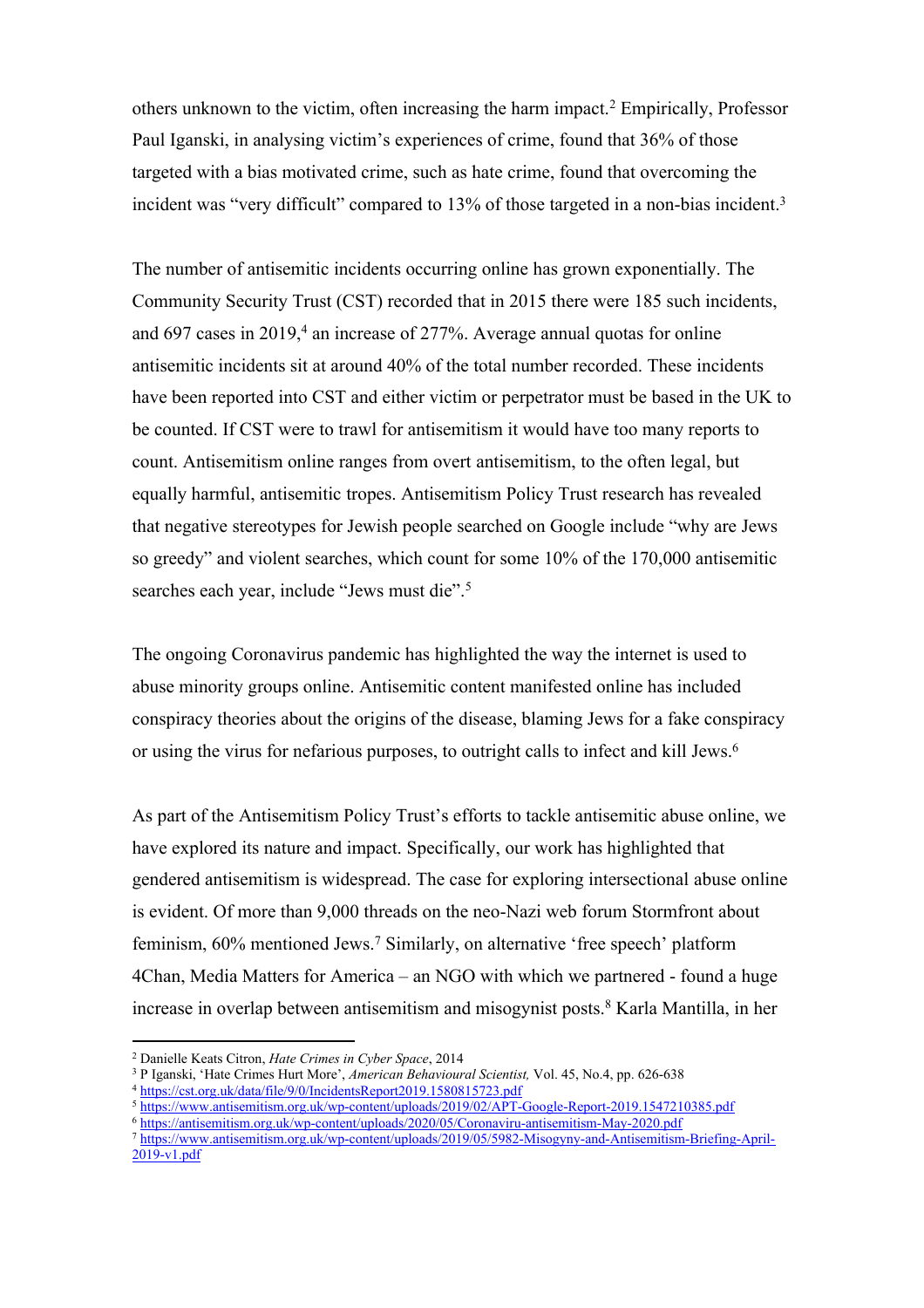book 'Gendertrolling: How Misogyny went Viral', highlights that 'gendered trolling' has three dimensions: it targets women who express opinions, it includes graphic sexualised and gendered slurs, and it occurs at a high level of regularity and intensity.<sup>9</sup> Further research from the United Nations Commission in 2015 found that 73% of women surveyed had experienced online abuse, with 18% of those who had experienced abuse calling it serious internet violence.<sup>10</sup> Amnesty in a study of online abuse against women worryingly found that 36% of women who had experiences online abuse or harassment felt their physical safety was threatened; highlighting the vast impact online abuse has on its victims.<sup>11</sup> Working To Halt Online Abuse (WHOA), a United States based group, found that of the 3,393 individuals who reported cyber harassment between 2000 and 2011, an overwhelming 72.5% defined as female, compared to 22.5% as male.<sup>12</sup>

As hate crime expert Joanna Perry argues, the victim-centric approach to hate crime is key, but oversimplifying the victim experience by focusing on one strand of hate, as opposed to examining intersectional hate, risks undermining our understanding of the harm caused.<sup>13</sup> This equally applies to the response to online hate and abuse. Cyberspace should therefore not be exempt from offline-space standards<sup>14</sup> and the same rules against bullying, harassment and hatred against minority groups must be applied or extended.

## **Government proposals to tackle the issue**

Since the committee began its deliberations, the Government has published the draft Online Safety Bill. Though the legislation is promising and marks an important step in the fight against online harms, there are areas of the Bill we believe require attention in order for it to be fully effective.

## **Duties Of Care**

<sup>9</sup> <https://antisemitism.org.uk/wp-content/uploads/2020/03/Web-Misogyny-2020.pdf>

<sup>12</sup> Danielle Keats Citron, *Hate Crimes in Cyber Space*, 2014

<sup>8</sup> [https://www.antisemitism.org.uk/wp-content/uploads/2019/05/5982-Misogyny-and-Antisemitism-Briefing-April-](about:blank)[2019-v1.pdf](about:blank)

<sup>10</sup> <https://antisemitism.org.uk/wp-content/uploads/2020/03/Web-Misogyny-2020.pdf>

<sup>11</sup> <https://antisemitism.org.uk/wp-content/uploads/2020/03/Web-Misogyny-2020.pdf>

<sup>13</sup> Joanna Perry, 'At the intersection: hate crime policy and practice in England and Wales', *Safer Communities,* Vol.8, No.4, 2009

<sup>14</sup> Danielle Keats Citron, *Hate Crimes in Cyber Space*, 2014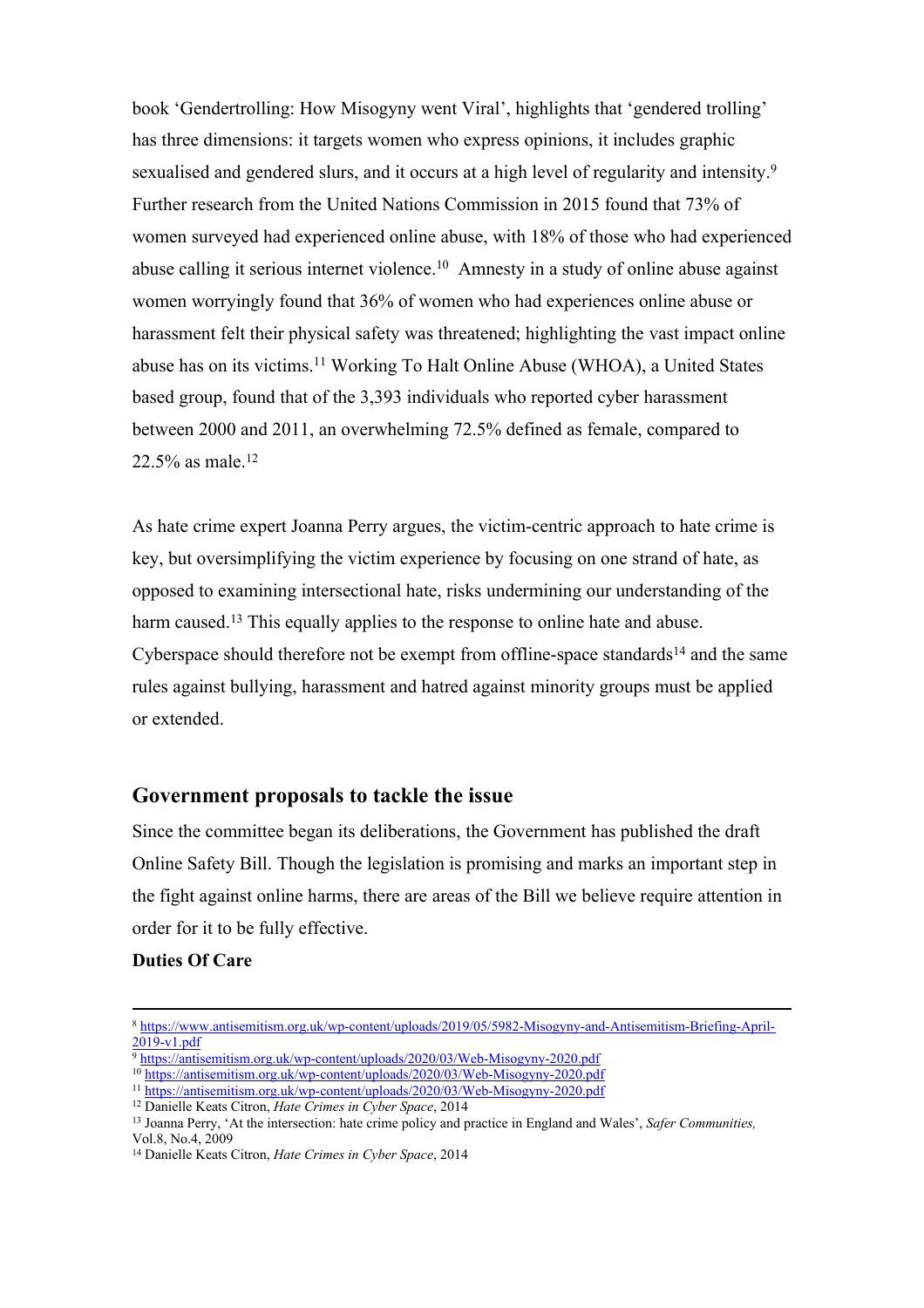We strongly support the proposals to establish a 'duty of care' set out in the draft Bill. The Government's initial documents (the Green and White papers) proposed that such a duty would encompass regulated bodies taking "reasonable steps to keep their users safe and tackle illegal and harmful activity on their services" and referenced "reasonable and proportionate action" to tackle harms on their services. The duties as they stand are more specific, and do not reference risks of harm that are "reasonably foreseeable". This, in our view, is an error. An all-encompassing duty, applied differentially according to size or other key factors, would likely provide more protection and ensure a systems-facing approach, rather than the perspective on content which the current drafting risks.

So far as the proposed new duties are concerned, they apply differently to companies according to 'size and functionality' which in turn will determine an organisations placement in Category 1 (which has specific considerations in respect of legal but harmful content) and Category 2 (which does not). The draft Bill omits Search Services from category 1 duties. This means that irrespective of size, a search company will not be bound by the duty to address legal but harmful content, nor to protect content of democratic importance, for example. The only duties that Search Services will have will be in relation to limiting or removing illegal content from their platforms.

Research by the Antisemitism Policy Trust and Community Security Trust has demonstrated, on more than one occasion, that Google's services have led to harm.<sup>15</sup> Fo r example, before campaigners forced a change, Google prompted users towards the search 'Are Jews…. evil?' (whereby 'evil' was autosuggested by Google), and its 'SafeSearch' feature cannot remove antisemitic images. Microsoft Bing, meanwhile, sent users to the search term 'Jews are  $b*****s$ ' before being alerted to the problem. Amazon's Alexa service directed people to both antisemitic and anti-Muslim results before it was embarrassed into changing its systems.<sup>16</sup>

<sup>15</sup> https://antisemitism.org.uk/wp-content/uploads/2020/06/APT-Google-Report-2019.1547210385.pdf

<sup>15</sup> https://antisemitism.org.uk/wp-content/uploads/2021/05/Unsafe-Search-Report.pdf

<sup>16</sup> https://www.dailymail.co.uk/news/article-8991925/Amazon-says-investigate-claims-Alexa-gives-racist-answersquestions-Jews.html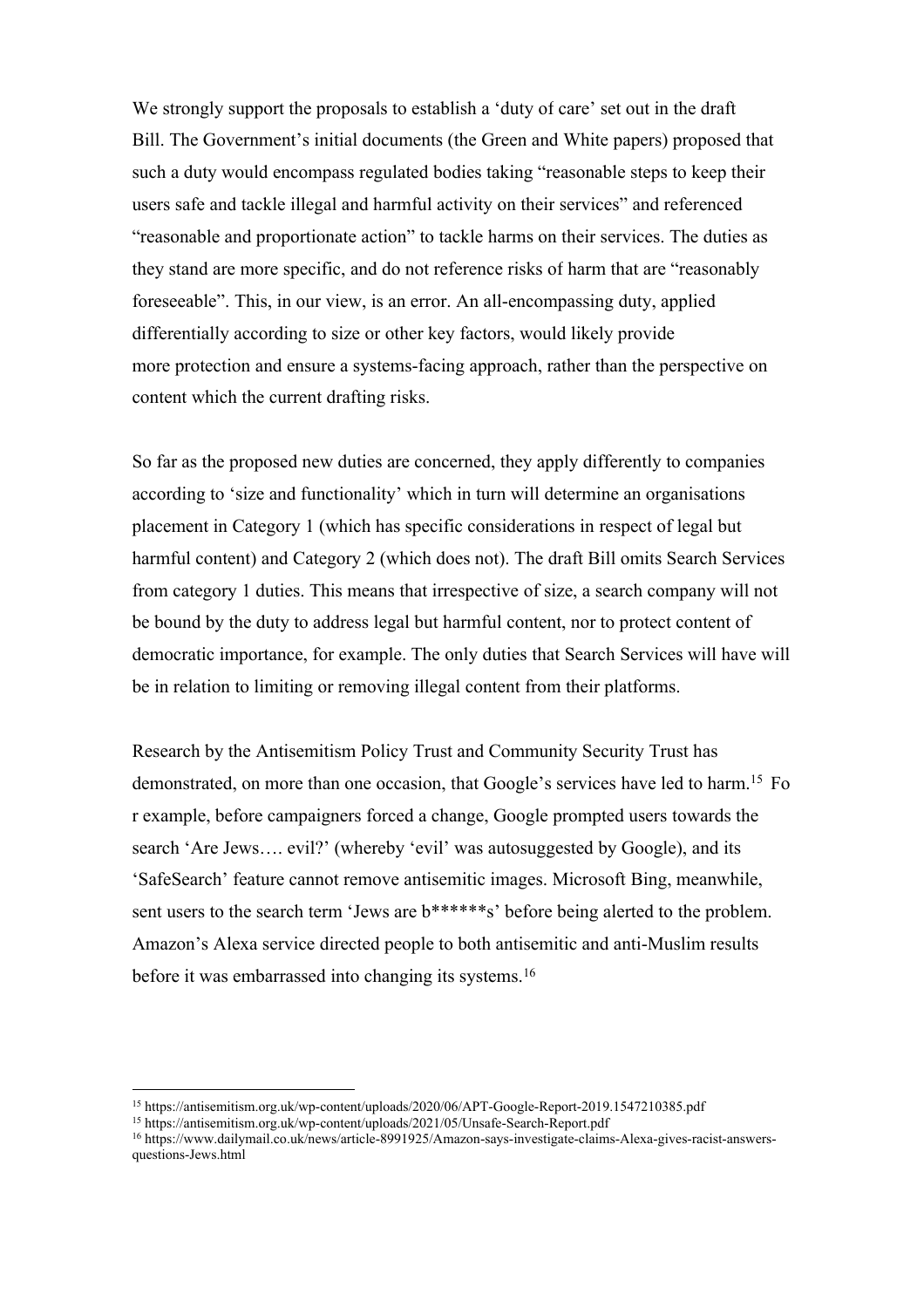The 'size and functionality' test set out above may well leave many alternative platforms out of category 1, even if they host large volumes of harmful material. Platforms including Bitchute, Gab and 4Chan, house extreme racist, misogynist, homophobe and other extremist content that radicalises and incites harm. The Community Security Trust has outlined in detail some of the most shocking and violent materials on these sites and whilst illegal material has been present, much of that content is legal but harmful (and would be addressed in other environments, such as a football ground, cinema or on TV/radio). That lawful material can and has transferred to more mainstream platforms and has influenced real world events. The relevant schedule (4) needs amending, for example, to reference the risk register developed and maintained by Ofcom in Clauses 61 and 62.

Even in its current form, we do not have confidence that the duty placed upon category 1 platforms will be fully effective. There are no minimum standards set out for the Terms and Conditions, expected to have "dealt with" harm to adults. In the past, these have proven to be hugely inconsistent across platforms. Terms and Conditions for addressing harmful content should be required to meet a minimum standard and the wording of the Bill should be amended to recognise this, including by defining what 'dealt with' means. Furthermore, risk assessments of harmful content performed by companies in scope should meet a requirement to be 'reasonable' to prevent gaming of the system.

There is an explicit exemption from all duties for content present on the website of a recognised news publisher. This is deeply problematic. The Antisemitism Policy Trust has worked with Government and others for many years, to highlight the abuse on newspaper website comment forums. For example, as secretariat to the APPG, the Trust worked with the Department of Communities and Local Government (now MHCLG) towards a guide delivered by the Society of Editors in 2014<sup>17</sup> which was inspired by discussion of this form of harm. The exemption in Clause 18 relating to newspaper comments boards should be removed or, at worst, amended to ensure publications have measures in place to address harm on relevant boards.

<sup>&</sup>lt;sup>17</sup> https://www.societyofeditors.org/wp-content/uploads/2018/10/SOE-Moderation-Guide.pdf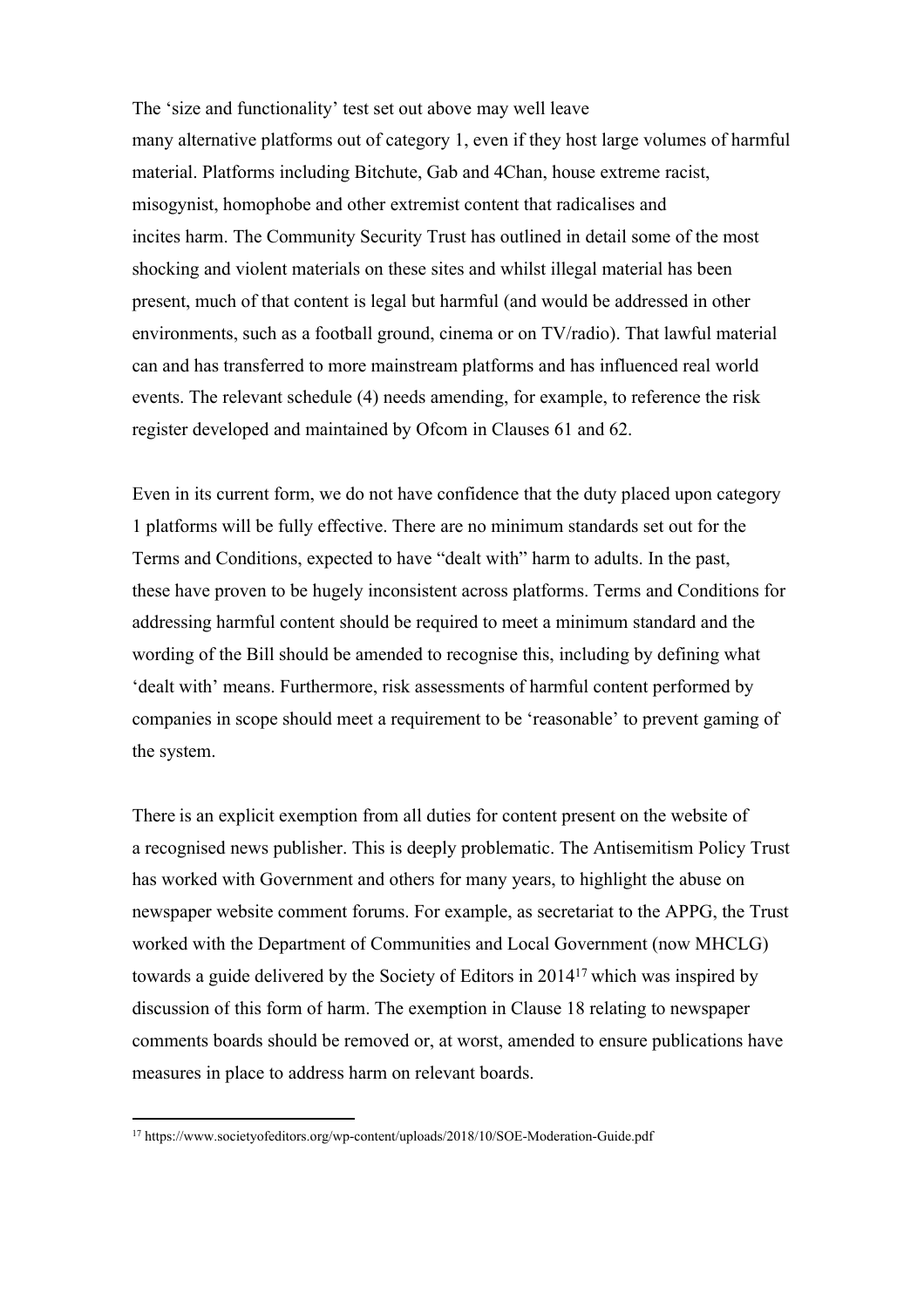#### **Penalties**

Senior management liability is included in the draft Bill, but only as a reserved and fairly limited power relating to specific information retrieval. Fines are important but will be written off as the cost of doing business by major companies. Senior management liability, as we have in financial services, can be a powerful and effective tool that will encourage companies to comply with the law and face consequences. It is therefore our position that Ofcom should be granted full enforcement powers with associated criminal sanctions under Chapter 6 of the draft Bill in relation to senior management liability, for breaches of the duties of care, in extremis.

Clause 96 details provisions for publishing decisions by Ofcom but there is no provision to mandate publication of a breach notice by a service. The Antisemitism Policy Trust believes publications, like newspapers directed by IPSO or others, should have details of their breaches of a duty of care available to view on the platform.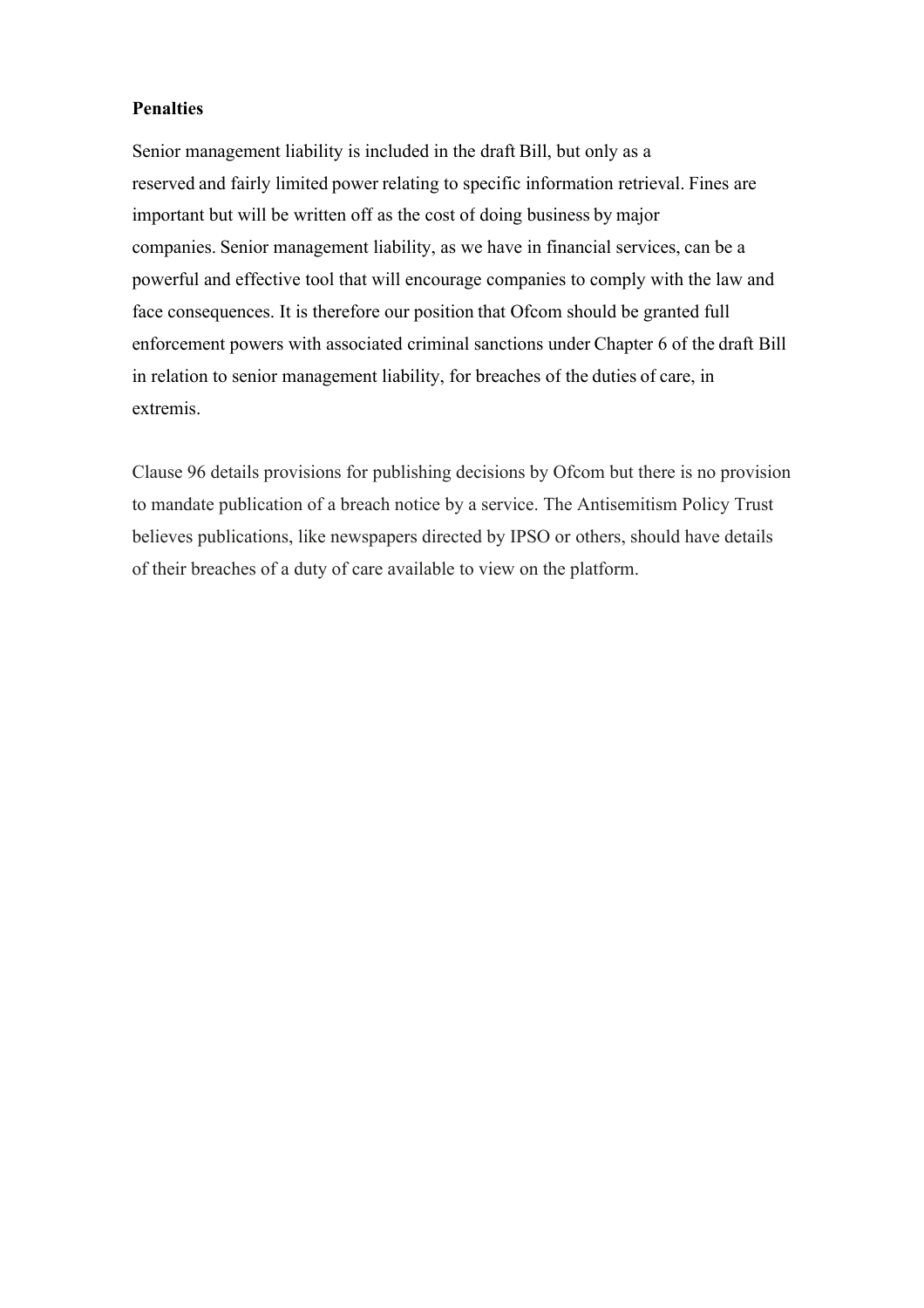# **Legal and technological solutions to take action against people who commit online abuse**

Several pieces of UK legislation can be used to prosecute illegal antisemitic online harms. However, many of these pieces of legislation passed prior to the development of social media and fall short of what is required to protect the public. Several cases of online hate have been successfully prosecuted in the UK, but these form only a fraction of the total cases recorded by third party reporting services.

Cases prosecuted in the United Kingdom include:

- The conviction of John Nimmo, who targeted former MP Luciana Berger with death threats online, including that she would "get it like Jo Cox". Nimmo was found guilty of nine offences under the Malicious Communications Act 1988 and sentenced to two years and three months imprisonment.<sup>18</sup>
- Alison Chabloz uploaded antisemitic songs on YouTube, including videos mocking Holocaust survivors. She also posted videos which called the Holocaust a "bunch of lies" and labelled the Auschwitz extermination camp a "theme park". Chabloz was found guilty of three offences under the Communications Act. She was sentenced to 20 weeks suspended sentence and banned from social media for two years.<sup>19</sup>
- Following a history of internet trolling and targeting Jewish social media users, such as former Member of Parliament Luciana Berger, far-right activist Joshua Bonehill-Paine was found guilty of publishing written material intended to stir up racial hatred under the Public Order Act. He had posted online grossly offensive images such as a negative caricature of a Jewish man next to Auschwitz with a bottle of "Roundup" weed killer spraying him, as an advertisement for "an anti-Jewification event". Other images included a poster calling to "Liberate Stamford Hill", an area with a high proportion of visibly orthodox Jews. Bonehill-Paine was sentenced to 3 years and 4 months imprisonment.<sup>20</sup>

- <sup>19</sup> [https://www.wiggin.co.uk/insight/high-court-rules-on-conviction-for-offences-under-the-communications-act-](https://www.wiggin.co.uk/insight/high-court-rules-on-conviction-for-offences-under-the-communications-act-2003-in-relation-to-the-posting-of-a-hyperlink-to-and-a-video-of-offensive-material/)
- [2003-in-relation-to-the-posting-of-a-hyperlink-to-and-a-video-of-offensive-material/](https://www.wiggin.co.uk/insight/high-court-rules-on-conviction-for-offences-under-the-communications-act-2003-in-relation-to-the-posting-of-a-hyperlink-to-and-a-video-of-offensive-material/) <sup>20</sup> <https://antisemitism.org.uk/wp-content/uploads/2020/03/web-online-harms-briefing-2020.pdf>

<sup>18</sup> [https://www.bbc.co.uk/news/uk-england-tyne-39008963](about:blank)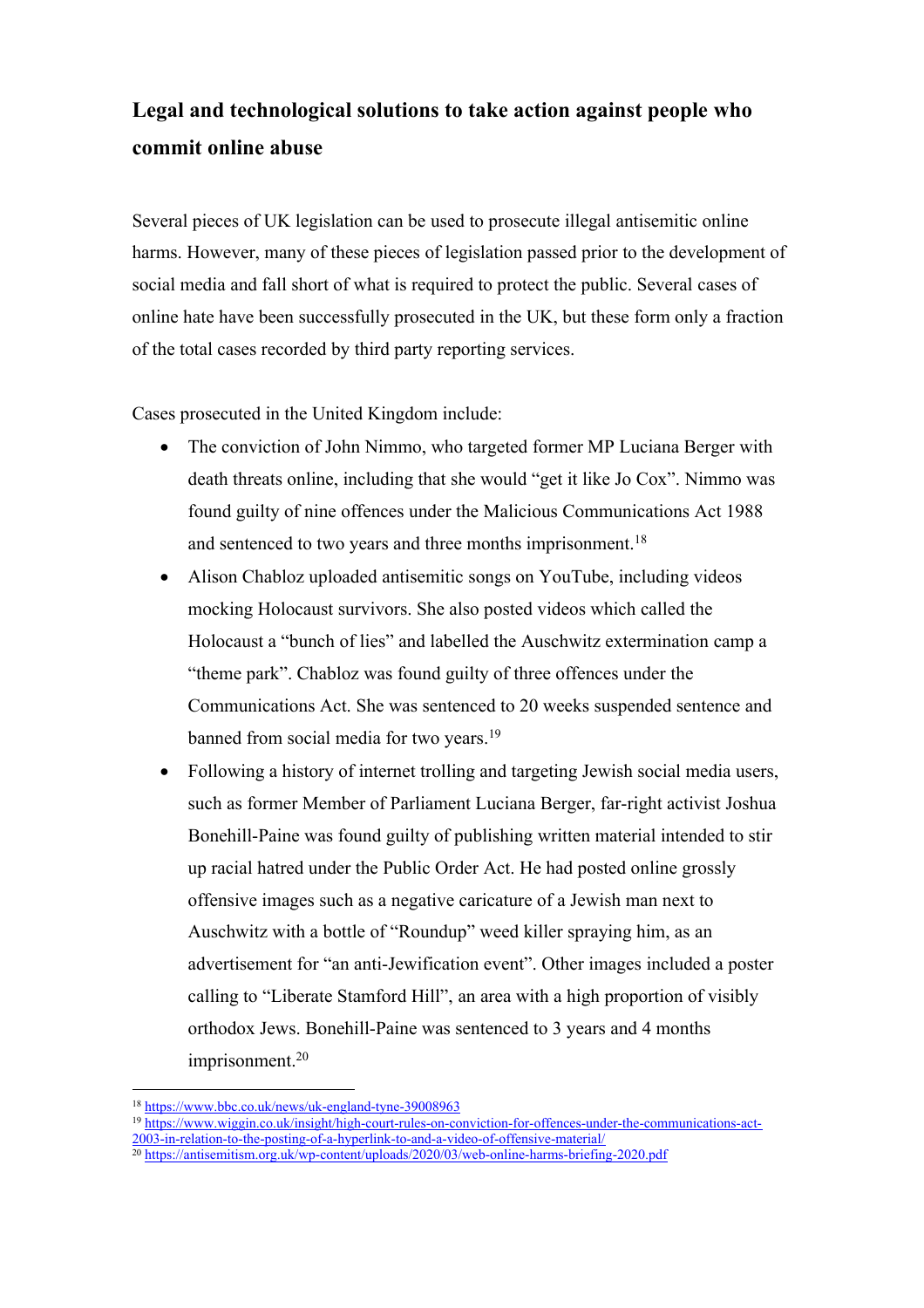#### **Legislation in the United Kingdom**

The law should be an expression of society's commitment to pluralism, tolerance, equality and, crucially, human dignity. Punishing hate, and therefore online abuse based on protected characteristics, is crucial to upholding these principles.<sup>21</sup> The importance of perceived victimhood, by the victim or any other person, as set out in the MacPherson Inquiry following the murder of Stephen Lawrence, is central to bias motivated crime, hate crime recording and related operational concepts in the United Kingdom, such as investigation. This should allow for intersectional victim centred legal approaches and policy. Additionally, the serious nature of online hate crime, as outlined in section one of this submission, and abuse online more widely, should take harm caused to the victim into consideration. Regulation of online spaces has been argued to restrict freedom of expression and speech, $^{22}$  but online platforms are privately owned, and already place their own restrictions on speech. It is not correct to suggest they are entirely free speech spaces. Furthermore, expressions of hate are already limited in the offline sphere, and supress some seeking to engage in open discourse, restricting speech in other ways for minority voices.

The Antisemitism Policy Trust is not calling for a change in criminal law to tackle antisemitic hate crime but has provided detailed evidence to the Law Commission which is reviewing Hate Crime laws. However, criminologists and legal experts have raised concerns about the implementation of current legislation to tackle all forms of hate crime. This includes concerns about addressing online abuse. Judges and juries are often left to decipher what 'hostility', the term used in UK law for hate crime, means to determine an offender's guilt.<sup>23</sup> Guidelines from the Crown Prosecution Service, sentencing guidelines for judges and juries, training for police in evidence collection and victim liaison and training for other agencies must be recommended and put into practice in order for any legislation to tackle online abuse and hate to be workable and effective in protecting victims. CPS guidelines relating to legal guidance for racial and religious hatred do not mention the online sphere.<sup>24</sup> The do however specify general the

<sup>&</sup>lt;sup>21</sup> Walters, 'Conceptualising Hostility for Hate Crime Law: Minding the Minutiae when Interpreting Section 28(1)(a) of the Crime and Disorder Act 1998'*, Oxford Journal of Legal Studies,* Vol.34, No.1 (2014), pp.47-74

<sup>22</sup> Danielle Keats Citron, *Hate Crimes in Cyber Space*, 2014

<sup>&</sup>lt;sup>23</sup> Walters, 'Conceptualising Hostility for Hate Crime Law: Minding the Minutiae when Interpreting Section  $28(1)(a)$ of the Crime and Disorder Act 1998'*, Oxford Journal of Legal Studies,* Vol.34, No.1 (2014), pp.47-74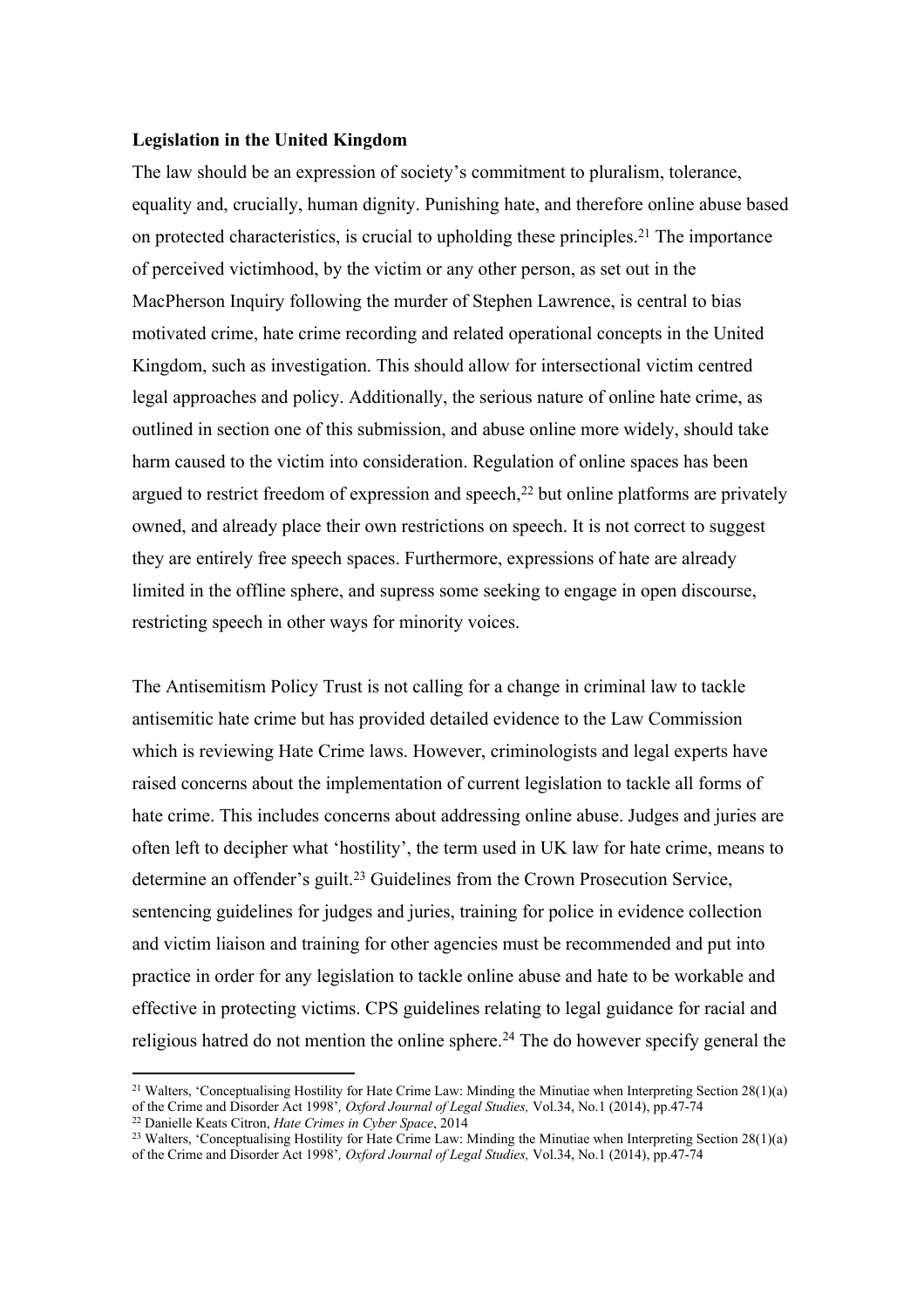use of "derogatory language towards ethnicity, race, nationality or religion, (including caste, converts and those of no faith)".<sup>25</sup> These need to be expanded to reference and focus on online and social media-based hostility.

Legally, there must be definitions of online abuse offences against protected characteristics in order to adequately protect the victim. Racial and religious abuse online can be considered both a substantive offence (it is illegal in its own right) and a general penalty enhancement office (any criminal offence can be seen as aggravated by racial and religious factors). Internationally, in terms of the Organisation for Security and Coordination in Europe (OSCE) framework, hate speech offences are not included in their hate crime concept. However, nationally, substantively, racial and religious abuse is an offence according to the Racial and Religious Hatred Act, 2006. Section 28 of the Crime and Disorder Act defines the meaning of "racially aggravated" meaning, any offence as outlined in Sections 29-32 can be uplifted due to racial or religious hostility. Offenses include assault, criminal damage, public order offences and harassment. In terms of sentencing provisions, Section 153 of the Powers of Criminal Courts (Sentencing) Act 2000 requires courts to consider racial and religious hostility as an aggravating actor for any offence. This would include crimes online such as those included in the Malicious Communications Act (amended 2001) and the Protection from Harassment Act, 1997.<sup>26</sup> However, for other forms of online abuse, such as disability, gender identity and sexual orientation no substantive law applies. A crime has to be committed and proved in court, such as online harassment or public order offences, which can then be uplifted by aggravated factors as stipulated in the Criminal Justice Act 2003. This means that penalty enhancements are only applied at sentencing and are not necessarily addressed at the evidentiary stage. Hostility might be investigated and considered during the prosecution stages because of the perceptionbased recording of the crime earlier in the criminal justice process. However, the awareness of disability hate crime and gender identity hate crime may mean this is not considered, as these forms of hatred are not specifically a hate crime offence in and of themselves. This can mean that those who commit online abuse are not always being charged, prosecuted and convicted for hostility motivated crimes.

<sup>24</sup> <https://www.cps.gov.uk/legal-guidance/racist-and-religious-hate-crime-prosecution-guidance>

 $25$  Ibid

<sup>26</sup> <https://antisemitism.org.uk/wp-content/uploads/2020/06/web-extended-online-harms-briefing-2020.pdf>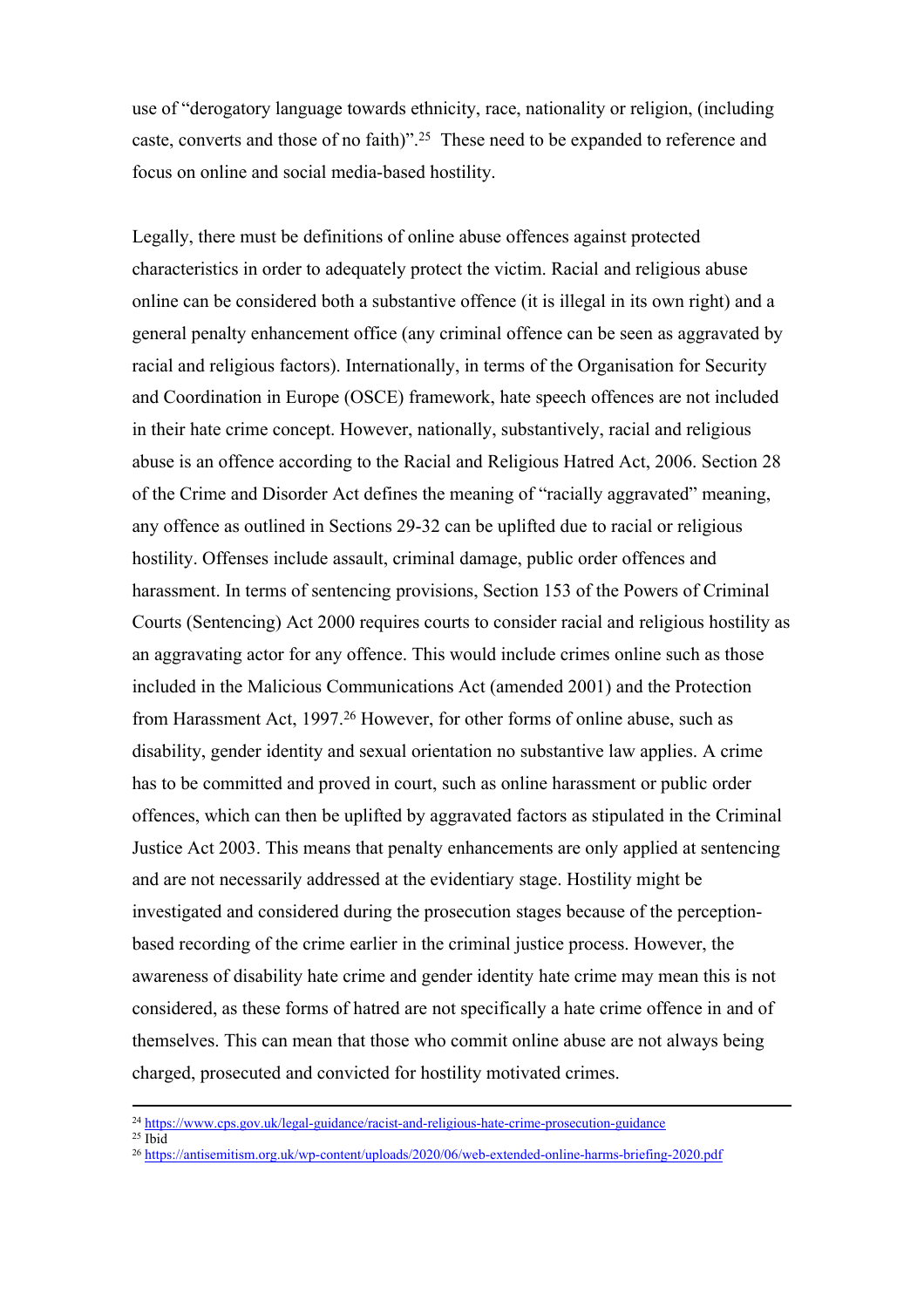#### **Technological Solutions**

Technologically, we cannot expect victims to simply 'turn off their computer' and turn away from the abuse. Legal and technological solutions must put the needs of the victims at the forefront of the solution. When the computer is switched off, the comments or abuse is still there for the victims' peers and wider communities to see.<sup>27</sup> Technological reform cannot pin it's hope purely on those committing online abuse.<sup>28</sup> With the ability for perpetrators to shield their true identities, whether with pseudonyms, the use of Virtual Private Networks (VPNs) or other Internet Protocol (IP) anonymising tools, technological remedies for victims and those impacted by online abuse must be examined.

As distributors of information, it is important for online internet sites to incur liability as a distributor of information. It should not matter if a person reporting and objecting to abusive content is harmed themselves.<sup>29</sup> Hateful speech should be met with a consequence for a commercial platform, as Facebook and others have learnt to some cost through the Stop Funding Hate campaign. This action, to date, has almost always been taken by non-governmental actors, with no formal legal liability.

Technological solutions which require automated and machine learning efforts to combat online abuse are problematic. Former Facebook Content Policy team head, Dave Willner commented that "automation is better with spam than with issues about what something means".<sup>30</sup> Therefore the requirement for technology companies to increase their capacity for human review is crucial to curb both legal and illegal online abuse. The training of those human moderators is crucial and should be quality controlled.

<sup>30</sup> ibid

<sup>27</sup> Danielle Keats Citron, *Hate Crimes in Cyber Space*, 2014

<sup>28</sup> Ibid

<sup>29</sup> Danielle Keats Citron, *Hate Crimes in Cyber Space*, 2014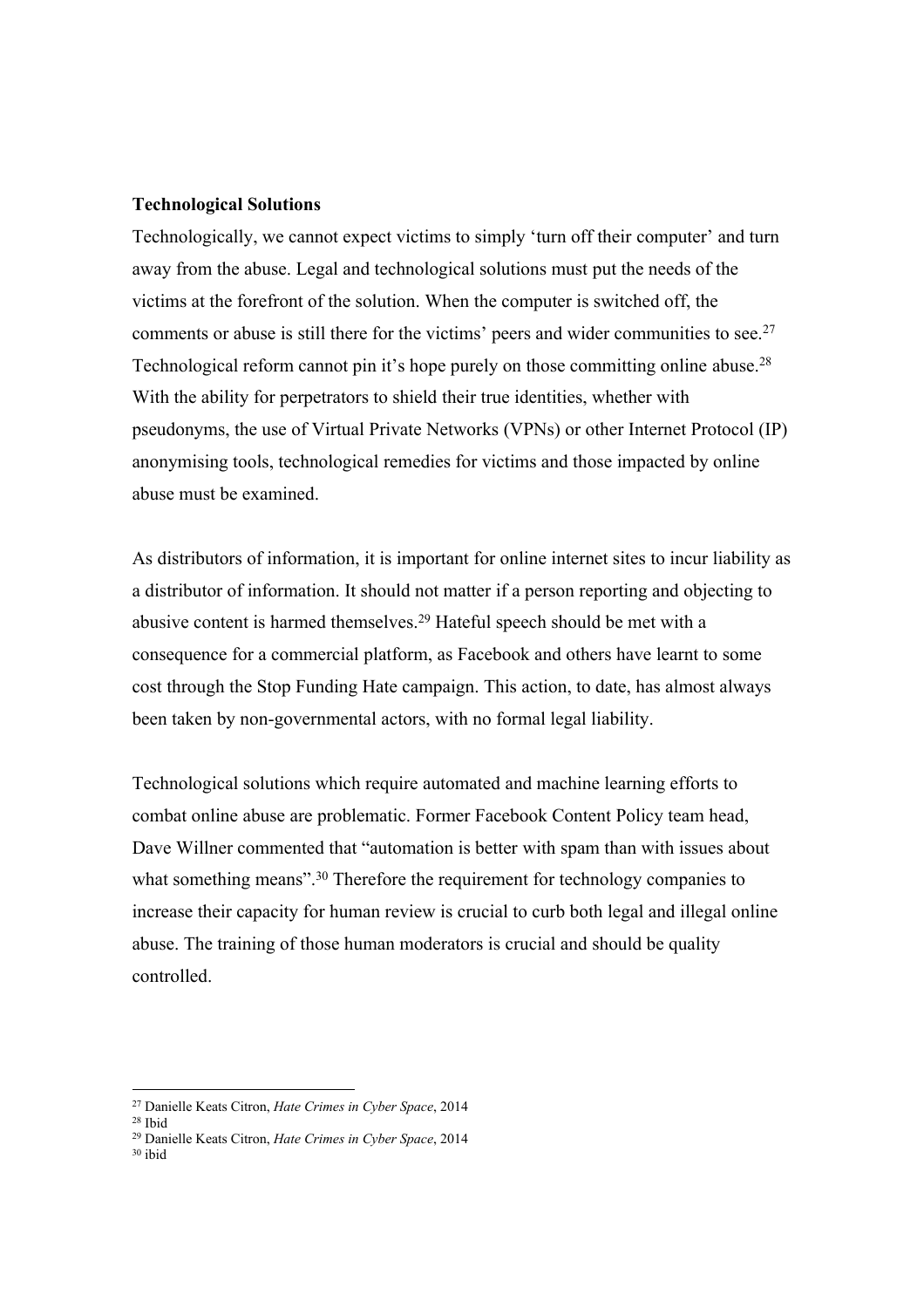Platforms such as Wikipedia have introduced novel recruitment of users, as opposed to human reviewers overseen by the social media companies, to enforce community norms. Wikipedia's user-led compliance model allows new users, once they have shown their compliance with the community standards, rules and other regulations of the platforms, can apply to become administrators with layers of power to create locks to stop other actors on the platform engaging in wrongful editing.<sup>31</sup> This could be explored in relation to social media based platforms.

Anonymity online has arguably allowed the spread of online abuse from unaccountable users, bots and other malicious actors. Chris Wolfe, an American attorney who specialises in internet law said, on anonymity; it is a useful tool to help speakers avoid retaliation but not when it is solely used for destructive speech.<sup>32</sup> The Antisemitism Policy Trust has made recommendations that it should be the responsibility of a given platform to determine the degree of anonymity it wishes to offer users, though there should be a risk-assessed approach, with incentives against hateful content, and severe penalties for anonymous abuse.

In our view, if a crime or a libel has been committed in the UK on what will in the future be regulated technologies, and companies in scope cannot or will not provide proof of identity, where a magistrate's court order demands it (subject to an appropriate burden of proof), then a range of options should be considered. The Trust believes that the civil or criminal liability should pass to the platform itself (this would be in line with existing measures in the e-Commerce Directive), and fines or other corrective measures could be put in place. We would suggest giving the platforms a year to become compliant. Companies should apply the 'Know Your Client/Customer' principle, familiar to those in the financial sector, with appropriate safeguards. Using some of the legal framework required by companies offline, such as Customer Due Diligence in The Money Laundering, Terrorist Financing and Transfer of Funds regulations 2017, online companies should verify users' identities before allowing use of their platform. This should be done even if use of the platform is free of charge and when users are not

 $31$  ibid

 $32$  ibid